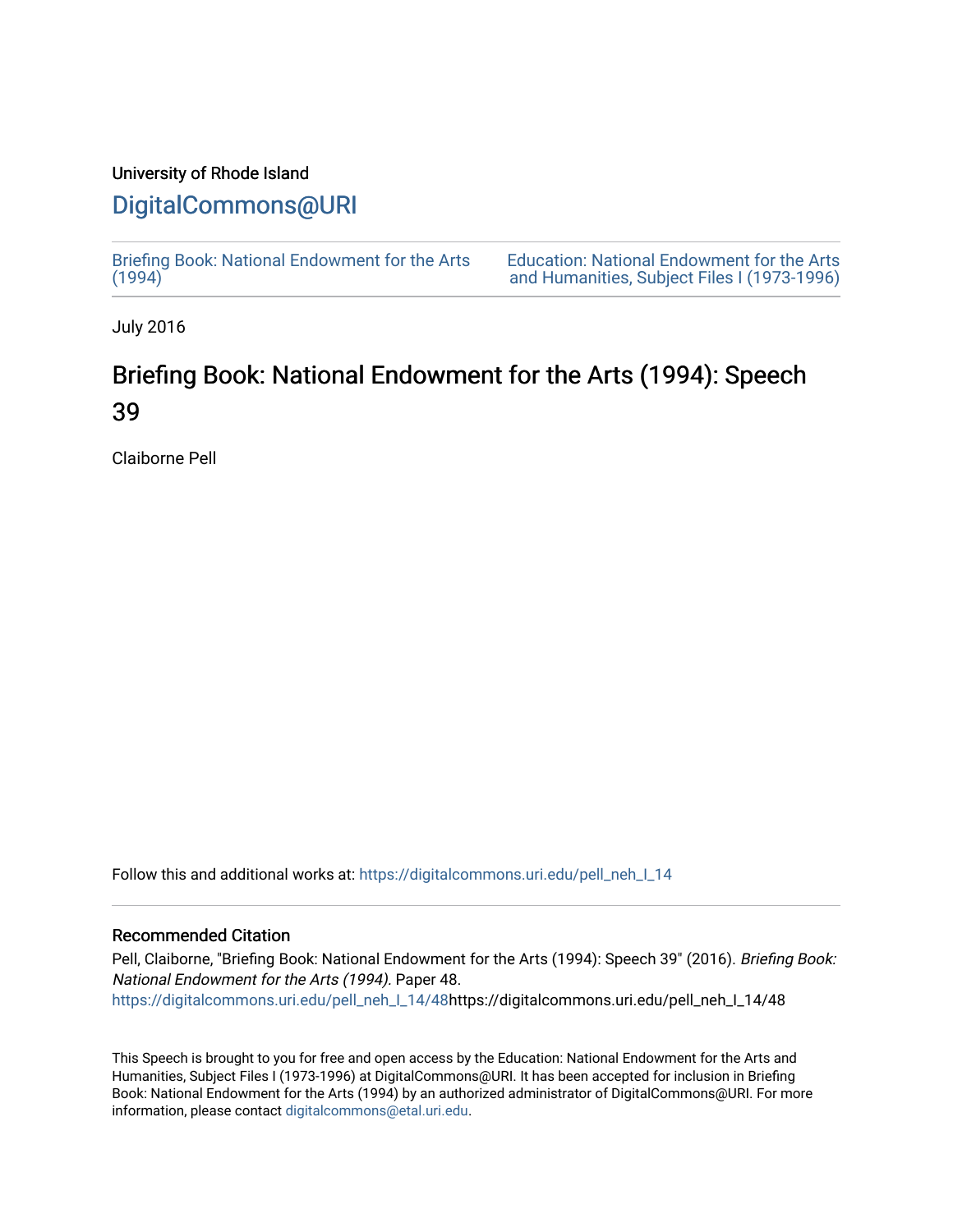### STATEMENT OF SENATOR CLAIBORNE PELL REGARDING ELIMINATION OF GRANTS TO INDIVIDUAL ARTISTS

Mr. President, I rise in opposition to the suggestion that we eliminate the National Endowment's ability to provide grants to individual artists. Providing support for struggling talent and enabling artists to devote themselves to the creation of literature, music, dance and other disciplines was one of the core aspirations motivating the foundation of an Arts Endowment. Ideally, a national endowment quietly fosters the creative spirit, providing temporary livelihood for artists without other means of income, and therefore allowing the production of significant work, then equally quietly departing the scene when the works become successful.

Judged by these criteria, the Endowment's grants to individual artists have been a success. Artists who have received fellowships from the National Endowment have gone on to win myriad awards, including 46 Pulitzer Prizes, 48 Macarthur "genius" awards, 28 National Book awards, 11 Obie awards, dozens of Guggenheim fellowships and many other distinctions. These artists include Wynton Marsalis, Alice Walker, Tony Kushner and Wendy Wasserstein.

Pursuant to the 1990 amendments of the National Foundation on the Arts and Humanities Act in 1990, the NEA made major reforms in the peer review panel procedures governing the review of grant applications from individuals and organizations. Artists applying for these fellowships undergo a rigorous process of competition. All applications are reviewed first by a diverse panel of experts, and second by the Senate-confirmed 26 member panel and lastly by the Chairperson of the Endowment.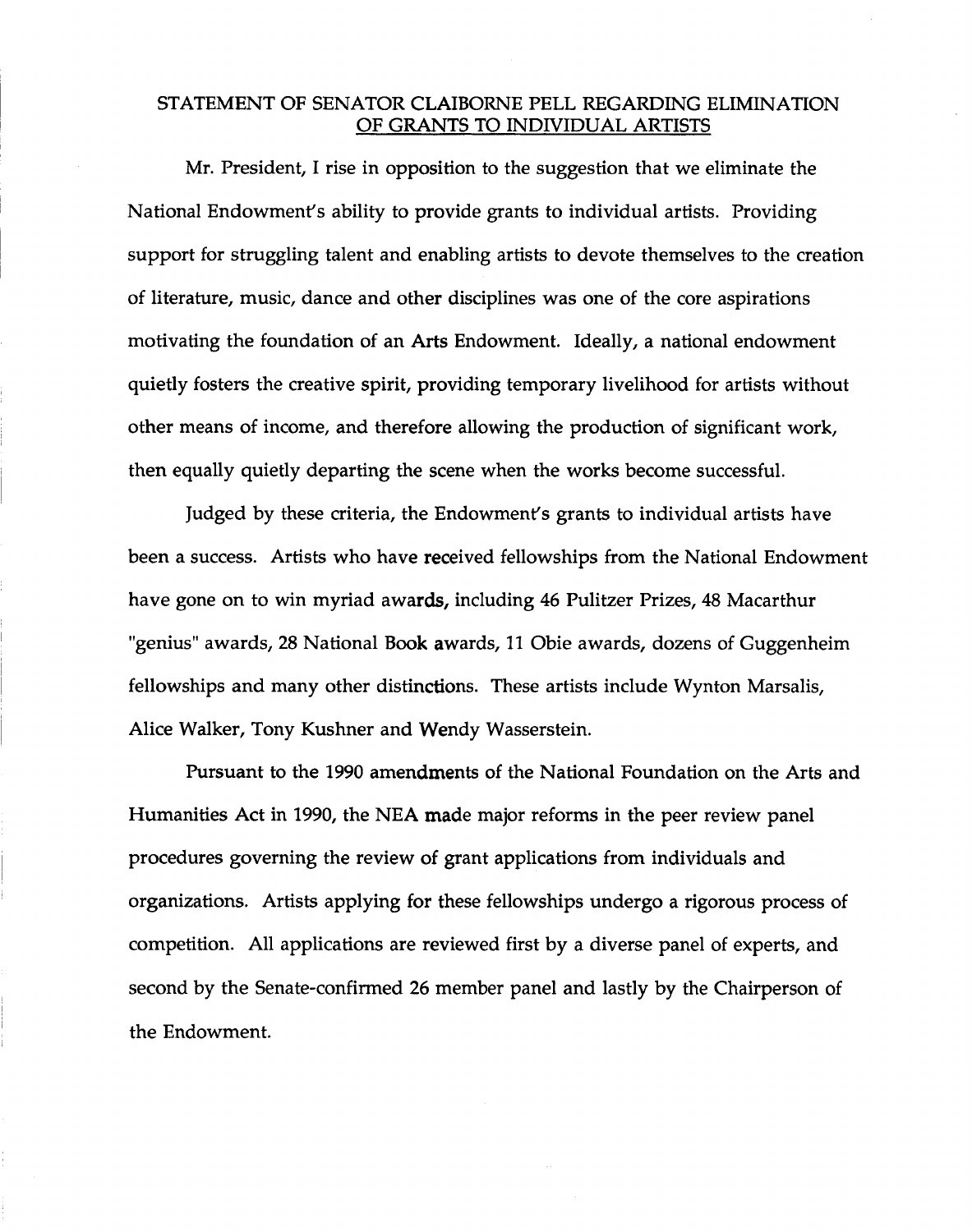The long-term effect of these fellowships can be extensive. For example, Ms. Bobbie Ann Mason received an NEA fellowship allowing her to devote herself to writing her novel "In Country", about one Kentucky family's coping with the return of a Vietnam veteran. The novel was made into a successful movie which proved a significant economic boost for Mayfield and Paducah, Kentucky. The movie in turn led thousands of people to the Paducah mall to purchase copies of the book.

Mr. President, support of individual artists is central to the mission of the NEA -- essentially to provide a fertile environment for creative talent in our nation. I urge my colleagues not to restrain the Arts Endowment from supporting this most effective means of supporting the continued development of creativity and culture in our society.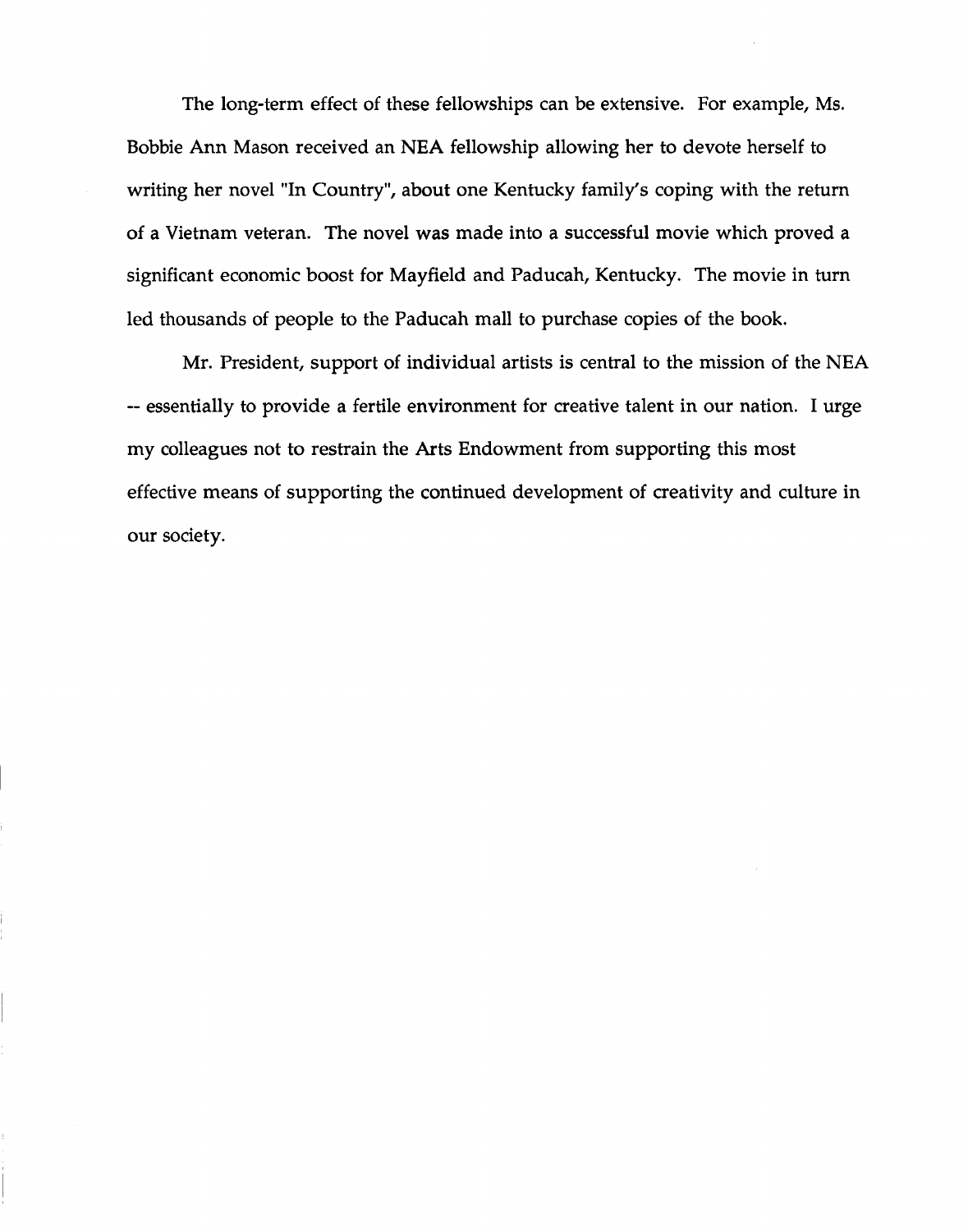#### TALKING POINTS RE: INDIVIDUAL ARTISTS

o Artists who have received fellowships from the National Endowment have won myriad awards, including 46 Pulitzer Prizes, 48 Macarthur "genius" awards, 28 National Book awards, 11 Obie awards, dozens of Guggenheim fellowships and many other distinctions. These artists include Alvin Ailey, Twyla Tharp, Wynton Marsalis, Alice Walker and Wendy Wasserstein.

o Individual artists and museum professionals are as central to the arts as the scholar is to the humanities and the scientist to science. Support of individual artists is central to the mission of the NEA -- essentially to provide a fertile environment for creative talent in our nation. This support fosters nascent creative artists who have not yet developed the commercial success needed to sustain a career in the arts as well as supporting established artists embark on particularly exciting and imaginative projects. These projects parallel the support to individuals granted by National Science Foundation, the National Institute of Health. Through the work of these individuals the cutting edge of art, science, literature and medicine are maintained in the United States.

o Fellowships provide artists the opportunity to study, to research and create works. Most artists cannot make enough money to support themselves while they create, NEA fellowships allow the artists to shake free for a short time of the struggle to survive and simply concentrate and create in their field.